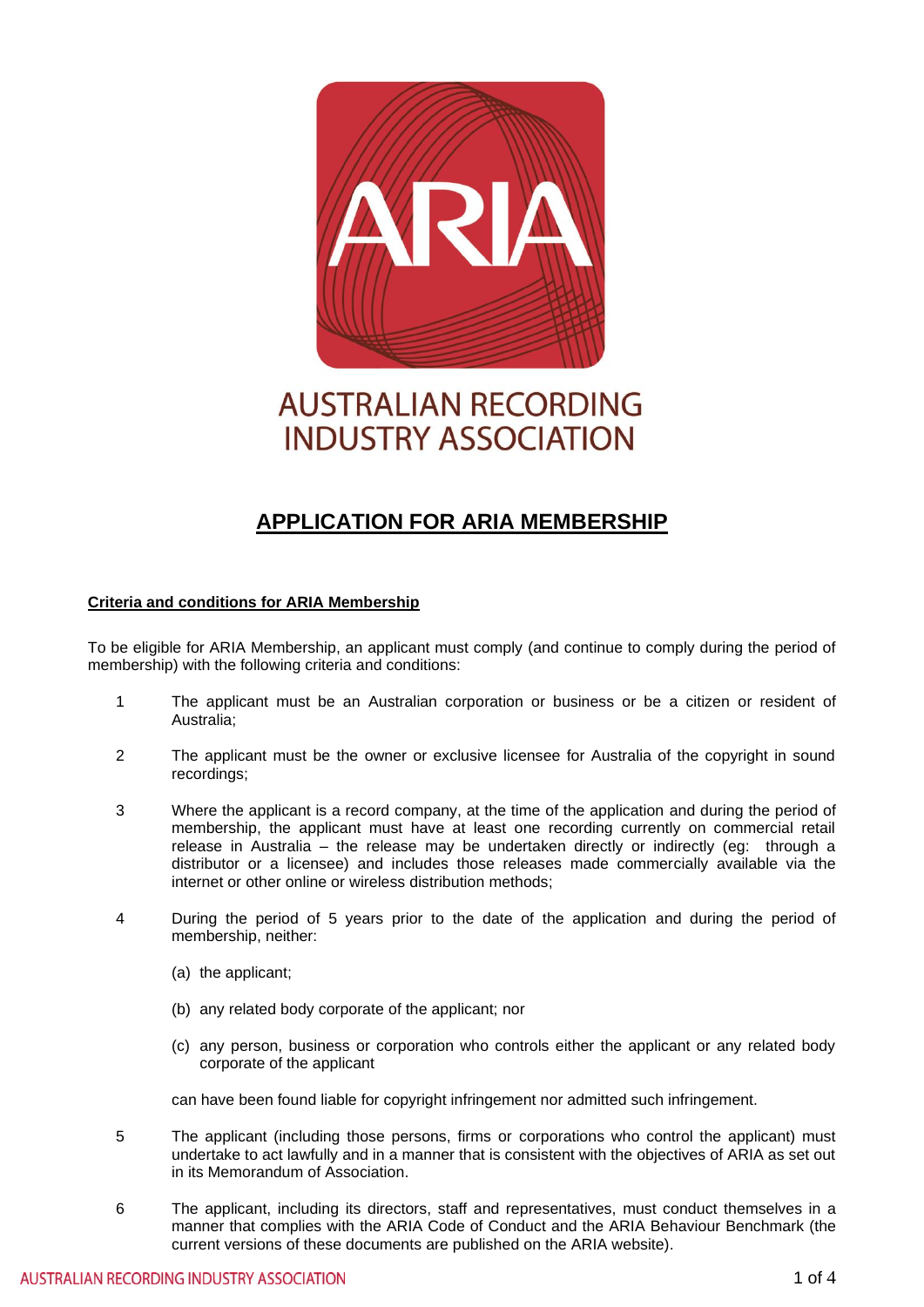

### **APPLICATION**

*The fee for ARIA membership is \$550.00 per annum (inclusive of GST).* **Please send a cheque made out to the Australian Recording Industry Association with your application.** 

 $\Box$  If you would prefer to pay by EFT, please tick this box and we will contact you with the information you require to make a direct deposit.

We apply for membership of the Australian Recording Industry Association Limited ("ARIA"). Should our application be accepted, we agree to the following:

- to be bound by ARIA's Memorandum and Articles of Association; and
- that we have read and will comply with the ARIA Code of Conduct and ARIA Behaviour Benchmark (the current versions of these documents are published on the ARIA website).

| <b>Name of Company/Business:</b> |               |                          |
|----------------------------------|---------------|--------------------------|
| ABN:                             |               |                          |
| <b>Street Address:</b>           |               | <b>State</b><br>&<br>P/C |
| <b>Postal Address:</b>           |               | <b>State</b><br>&<br>P/C |
| Telephone:                       |               |                          |
| <b>Facsimile:</b>                |               |                          |
| <b>Email Address:</b>            |               |                          |
| <b>Website:</b>                  |               |                          |
| <b>Primary Representative:</b>   | Position      |                          |
| <b>Alternate Representative:</b> | Position<br>٠ |                          |

1 Short summary of your company's business (please provide sufficient detail to enable us to assess the extent to which you satisfy the membership criteria):

2 | Date business commenced in Australia:

| -3 | Please list any branch offices (if applicable) (include addresses and contact details): |
|----|-----------------------------------------------------------------------------------------|
|    |                                                                                         |
|    |                                                                                         |
|    |                                                                                         |
|    |                                                                                         |
|    |                                                                                         |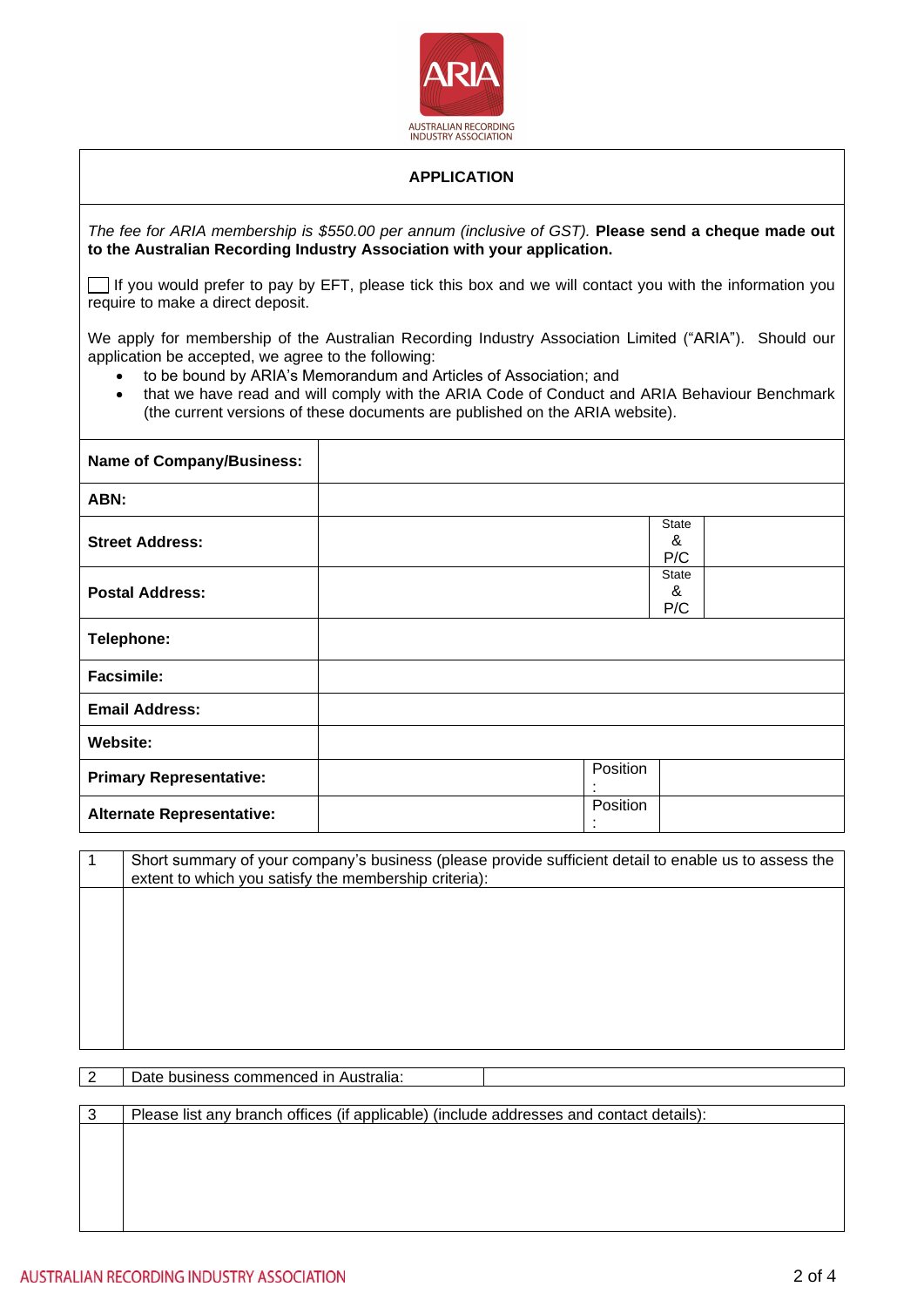

| If you are a corporation please provide list of directors and shareholders: |
|-----------------------------------------------------------------------------|
| Directors:<br>(a)                                                           |
| (b) Shareholders:                                                           |

| Name of labels owned or controlled in Australia:       |
|--------------------------------------------------------|
|                                                        |
|                                                        |
|                                                        |
|                                                        |
|                                                        |
| What genres of music does your company specialise in?: |

| List of sound recordings currently on commercial release in Australia (attach list on separate page if |
|--------------------------------------------------------------------------------------------------------|
| necessary). Please specify which, if any, recordings are Australian.                                   |
|                                                                                                        |
|                                                                                                        |
|                                                                                                        |
|                                                                                                        |
|                                                                                                        |
|                                                                                                        |
|                                                                                                        |
|                                                                                                        |
|                                                                                                        |

| 8 | Please list all media on which your recordings are distributed in Australia and indicate whether some<br>or all of such product is manufactured in Australia (please specify manufacturer): |         |                                          |                                           |                                                          |
|---|---------------------------------------------------------------------------------------------------------------------------------------------------------------------------------------------|---------|------------------------------------------|-------------------------------------------|----------------------------------------------------------|
|   |                                                                                                                                                                                             |         | Distributed in<br>Australia?<br>(Yes/No) | Manufactured<br>in Australia?<br>(Yes/No) | Please specify name of<br>manufacturer(s) if applicable: |
|   | CD Singles:                                                                                                                                                                                 |         |                                          |                                           |                                                          |
|   | CD Albums:                                                                                                                                                                                  |         |                                          |                                           |                                                          |
|   | Cassettes:                                                                                                                                                                                  |         |                                          |                                           |                                                          |
|   | Vinyl:                                                                                                                                                                                      |         |                                          |                                           |                                                          |
|   | DVD:                                                                                                                                                                                        |         |                                          |                                           |                                                          |
|   | Video                                                                                                                                                                                       | - Music |                                          |                                           |                                                          |
|   |                                                                                                                                                                                             | - Movie |                                          |                                           |                                                          |
|   | Any other (please specify)                                                                                                                                                                  |         |                                          |                                           |                                                          |
|   |                                                                                                                                                                                             |         |                                          |                                           |                                                          |

| 9  | Please indicate whether you distribute recordings via the internet by: |        |    |
|----|------------------------------------------------------------------------|--------|----|
|    | online ordering of physical products:<br>(a)                           | Yes/No |    |
|    | (b)<br>streaming:                                                      | Yes/No |    |
|    | downloads:<br>$\left( \mathrm{c}\right)$                               | Yes/No |    |
|    |                                                                        |        |    |
| 10 | Do you distribute your own product to retail?                          | Yes    | No |
|    |                                                                        |        |    |
| 11 | If the answer to Q.10 is no, who is your distributor?                  |        |    |